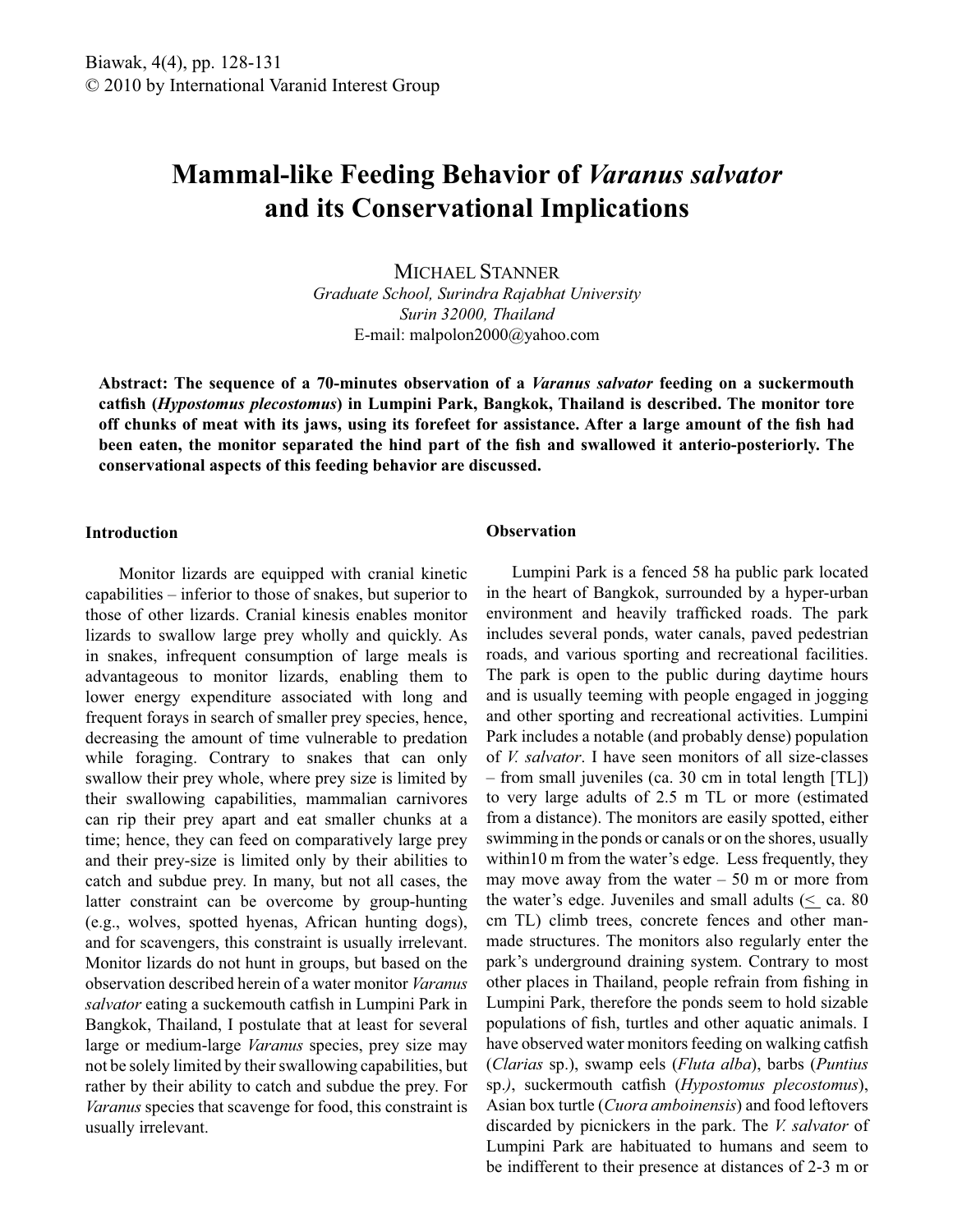more. Below 2-3 m, they usually flee (usually into the water) or display various threatening postures.

 At 1405 h on 6 January 2010, I spotted a *V. salvator*  (ca. 140 cm TL; estimated from a distance + another ca. 10 cm of missing tail tip) outside the fence surrounding Lumpini Park, ca. 5 m from a water canal. The monitor was engaged in eating a suckermouth catfish *H. plecostomus* (ca. 45 cm TL, estimated from a distance). At first, the monitor tore a hole in the skin and bore its head into the body, much like a vulture eating softer inner parts of a carcass. It then proceeded to rip the body apart with its jaws using its forefeet for assistance, consuming smaller chunks of meat at a time (Fig. 1). By 1440 h, a substantial amount of the fish had been eaten; parts which remained included the head, pectoral fins, vertebral column, and tail (Fig. 2). At 1453 h, the monitor succeeded in severing the vertebral column, separating the hind part of the body (altogether ca. 20 cm), and took less than 3 min to swallow it whole in an anteriorposterior orientation (Fig. 3). During this process, the monitor stopped all eating activities and observed me motionlessly for ca. 2 min. What remained of the fish at this stage included most of the head, especially the hard dorsal part covered with bony shields, the pectoral fins, and about 10 cm of the anterior spinal cord that remained attached to the head (Fig. 3). The monitor then left the fish, defecated, and foraged in the area for ca. 5 min, using typical varanid foraging behaviors (see below), eating smaller chunks of meat and other leftovers from the fish that were scattered in the immediate vicinity. At 1503 h, the monitor returned to the remains of the fish carcass and continued to rip it apart. At 1505 h, it yawned, then unsuccessfully tried to tear off parts of the head. It then moved ca. 4 m away from the fish, walked under the fence into the park and then returned to the vicinity of the fish where it resumed foraging, characterized by thorough searching accompanied by repetitive tongue flicks, traveling back and forth into and out of the park. At 1515 h, another two *V. salvator*  emerged from the nearby canal (ca. 2 m and 1 m TL).



Fig. 1. *Varanus salvator* tearing off chunks of meat from the body of a suckermouth catfish using its jaws and forefeet.

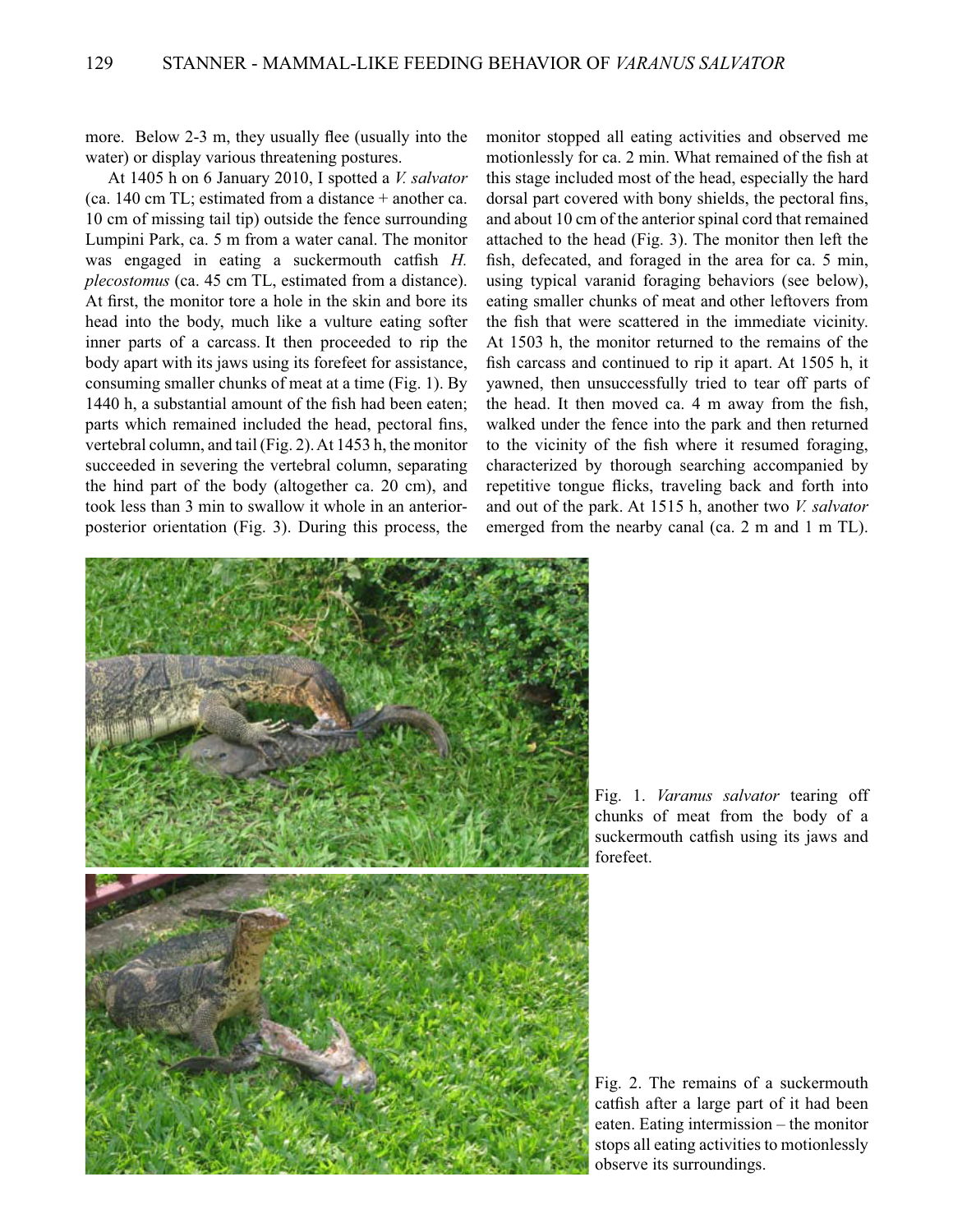

Fig. 3. After severing the vertebral column and separating the hind part of the fish's body, the monitor swallows the hind part anterio-posteriorly. The remains of the fish's anterior lie near the monitor's right front foot.

Immediately upon their arrival, the original monitor retreated to the canal and disappeared in the water. The larger of the two monitors seemed to be more shy and weary of my presence and dove into the canal where it disappeared. Shortly thereafter, the smaller individual also retreated to the canal and disappeared from sight.

 At 1525 h, it began to rain and the observation was terminated. The net observation time for the feeding behavior lasted 70 min and was carried out from a distance of 3-4 m. Although the feeding monitor usually ignored me completely, it does appear that my presence did cause minor disturbance since it occasionally stopped eating to observe me and the surroundings for 5-30 sec (Fig. 2) before resuming eating; these pauses infrequently lasted longer than a minute (1-2 min). On several occasions, the monitor carried the fish 3-5 m away from me in an effort to continue eating behind vegetation and a fence.

## **Discussion**

 It is well known that *V. komodoensis* occasionally preys on feral domestic horses and water buffaloes (Auffenberg, 1981) that obviously cannot be swallowed wholly. In terms of feeding and foraging behavior and hunting tactics, *V. komodoensis* constitutes a category of its own, somewhat detached from other varanids (Auffenberg, 1981). There are no reports on such a behavior in *V. griseus*, but it cannot be ruled out (Stanner, 1983). Morphologically, there is no reason why *V. griseus* (or other medium-sized varanids that are strong enough) would not use such prey-handling techniques. In that respect, unlike snakes whose teeth are posteriorily curved, conical and round in transversesection, and adapted only for holding the prey in place and preventing it from sliding out of the mouth during the process of swallowing, the teeth of *Varanus* are bi-laterally compressed and serrated (Mertens, 1942; Gaulke & Horn, 2004), which enables cutting and tearing off pieces of flesh. Karunarathra *et al*. (2008) observed a 2 m *V. salvator* swallowing a 50 cm suckermouth catfish in the Bellanawila-Attidiya Sanctuary in Sri Lanka; hence, it can be concluded that water monitors are capable of either swallowing suckermouth catfish wholly, or ripping them apart into smaller pieces with their jaws and feet as described above. The monitor in Bellanawila-Attidaya was 2 m long (vs. 1.4 or 1.5 m in Lumpini Park) and the fish  $-50$  cm (vs. 45 cm in Lumpini Park); therefore, predator/prey length-ratio in Bellanawila-Attidaya was 4, vs. 3.1 or 3.3 respectively in Lumpini Park. It can therefore be postulated that upon attempting to eat a suckermouth catfish, or any other type of prey for that matter, *V. salvator* considers either or all of the following factors: the species of the prey, its morphology, and the predator/prey size-ratio. If the predator/prey size ratio is large, the monitor will consume the prey in the easiest and quickest way possible, by swallowing it whole. If the predator/prey size ratio is not large, or if the prey's morphology makes it too difficult, hazardous or impossible to swallow, the monitor will rip the prey apart instead.

 The suckermouth catfish is an introduced omnivorous fish from South America that is causing problems in local Thai ecosystems. The fish was introduced into Thailand in the 1970's as a cleaning fish for aquaria. When the fish grew and became too large for aquarists, it was released in local fresh water ecosystems (water canals,